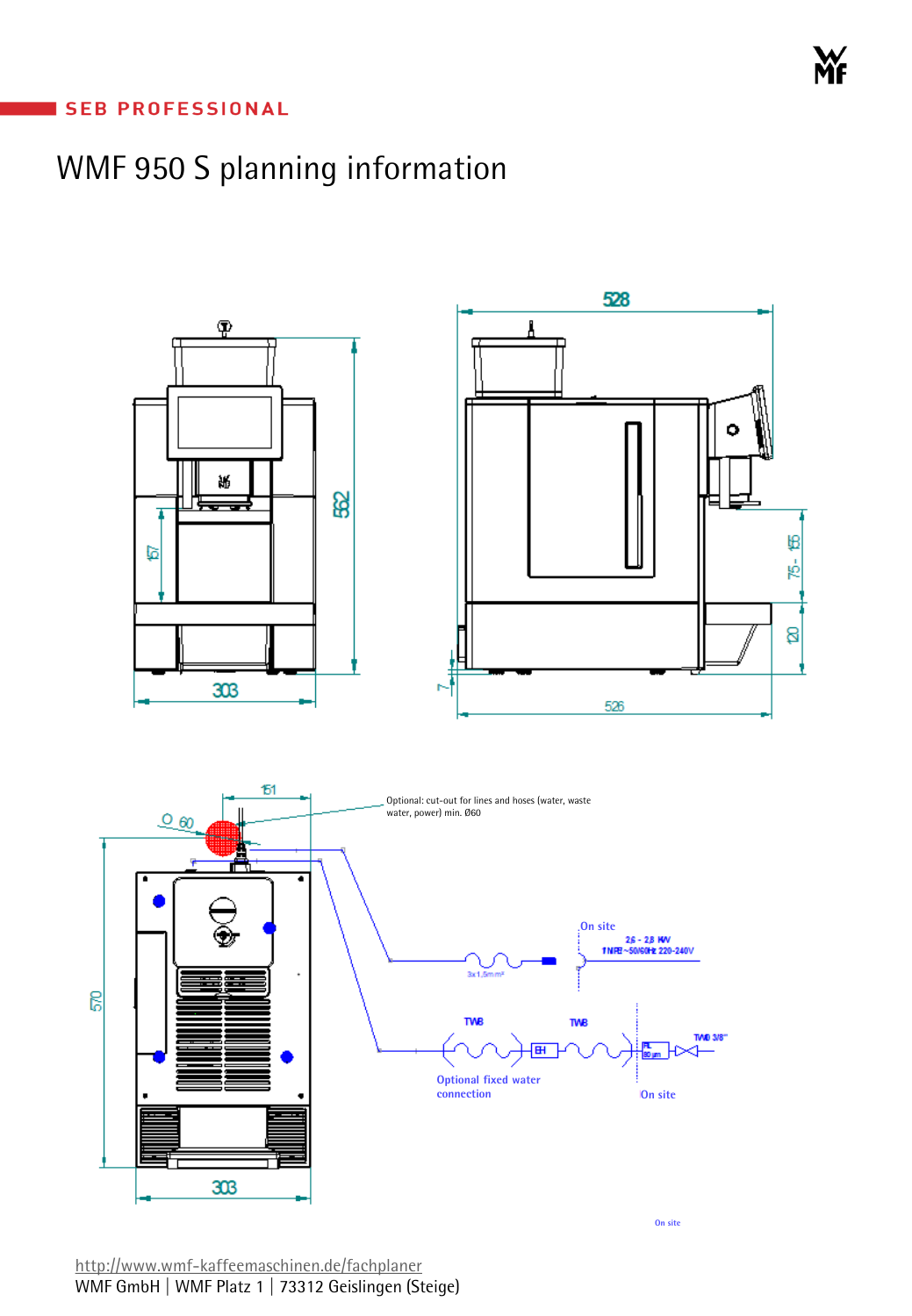## **SEB PROFESSIONAL**

## WMF 950 S planning information

#### **Conditions for usage and installation**

Any necessary on-site preparatory work for electricity, water and drainage connections at the customer's premises is to be arranged by the machine owner / operator. The work must be carried out

by authorised installation technicians in compliance with general, country-specific and local regulations.

| Dimensions and<br>empty weight            | Width<br>Height<br>Depth<br>Clearance height<br>Weight                                                                                                                                                                                                                                                                                                                                                                                                                                                                                                                                                                                                                                                                                                                                                                                                                                                                                              | 303 mm<br>562 mm<br>528 mm<br>$75 - 155$ mm<br>Approx. 22 kg                                                                                                                                                                                                                                                                                                                                                                                                                                                                                   |
|-------------------------------------------|-----------------------------------------------------------------------------------------------------------------------------------------------------------------------------------------------------------------------------------------------------------------------------------------------------------------------------------------------------------------------------------------------------------------------------------------------------------------------------------------------------------------------------------------------------------------------------------------------------------------------------------------------------------------------------------------------------------------------------------------------------------------------------------------------------------------------------------------------------------------------------------------------------------------------------------------------------|------------------------------------------------------------------------------------------------------------------------------------------------------------------------------------------------------------------------------------------------------------------------------------------------------------------------------------------------------------------------------------------------------------------------------------------------------------------------------------------------------------------------------------------------|
| Water supply                              | Water supply line<br>Inlet temperature<br>Water drain tube<br>(optional)                                                                                                                                                                                                                                                                                                                                                                                                                                                                                                                                                                                                                                                                                                                                                                                                                                                                            | 3/8 inch hose connector with mains tap, and filter with 0.08 mm mesh<br>size, on site. At least 0.2 MPa (2 bar) flow pressure at 2 l/min<br>(standard). Maximum 0.6 MPa (6 bar). If the on-site flow pressure<br>exceeds 0.6MPa (6 bar) a pressure reducer must be connected upstream<br>which must be set to a maximum of 0.6 Mpa. For fixed water operation<br>the connection items included in the accessories must be used. Do not<br>use old hose sets.<br>Maximum 35 °C.<br>Tube a minimum of DN 19, minimum downward slope<br>of 2 cm/m |
| For use at<br>altitude above<br><b>NN</b> | $< 2000 \text{ m}$                                                                                                                                                                                                                                                                                                                                                                                                                                                                                                                                                                                                                                                                                                                                                                                                                                                                                                                                  |                                                                                                                                                                                                                                                                                                                                                                                                                                                                                                                                                |
| Electrical data                           | Nominal power rating                                                                                                                                                                                                                                                                                                                                                                                                                                                                                                                                                                                                                                                                                                                                                                                                                                                                                                                                | $2.6 - 2.8$ kW                                                                                                                                                                                                                                                                                                                                                                                                                                                                                                                                 |
|                                           | Power supply                                                                                                                                                                                                                                                                                                                                                                                                                                                                                                                                                                                                                                                                                                                                                                                                                                                                                                                                        | 220-240 V 50 / 60 Hz (1 / N / PE), country specific power supply<br>available                                                                                                                                                                                                                                                                                                                                                                                                                                                                  |
|                                           | Degree of protection                                                                                                                                                                                                                                                                                                                                                                                                                                                                                                                                                                                                                                                                                                                                                                                                                                                                                                                                | IP X <sub>0</sub>                                                                                                                                                                                                                                                                                                                                                                                                                                                                                                                              |
|                                           | <b>Protection Class</b>                                                                                                                                                                                                                                                                                                                                                                                                                                                                                                                                                                                                                                                                                                                                                                                                                                                                                                                             |                                                                                                                                                                                                                                                                                                                                                                                                                                                                                                                                                |
| Installation<br>Clearance                 | For operating, service, and safety reasons the machine should be installed with a clearance from<br>the building or non-WMF components of not less than 50 mm at the sides and 60 mm at the<br>back. A minimum working space of 800 mm in front of the coffee machine is recommended.<br>Clearance of at least 200 mm above the product hopper is recommended. The height of the<br>installation surface above the floor is at least 850 mm. If the coffee machine connections are to<br>be run downwards through the counter, please make space for the lines, which can reduce the<br>usable space below the machine.<br>If the coffee machine is operated with a water filter the additional space under the machine<br>depending on the filter size has to be considered. For further information see filter instructions.<br>Caution: Auxiliary units can only be installed on the right side of the machine (seen from the<br>operating side) |                                                                                                                                                                                                                                                                                                                                                                                                                                                                                                                                                |
| Ventilation                               | If ventilation possibility is limited sufficient ventilation need to be provided e.g machine on feet<br>extension, active ventilation, additional ventilation slots/ openings in counter area. Ventilation<br>slots must not be covered. Under certain circumstances a forced ventilation on site is necessary to<br>ensure heat dissipation.                                                                                                                                                                                                                                                                                                                                                                                                                                                                                                                                                                                                       |                                                                                                                                                                                                                                                                                                                                                                                                                                                                                                                                                |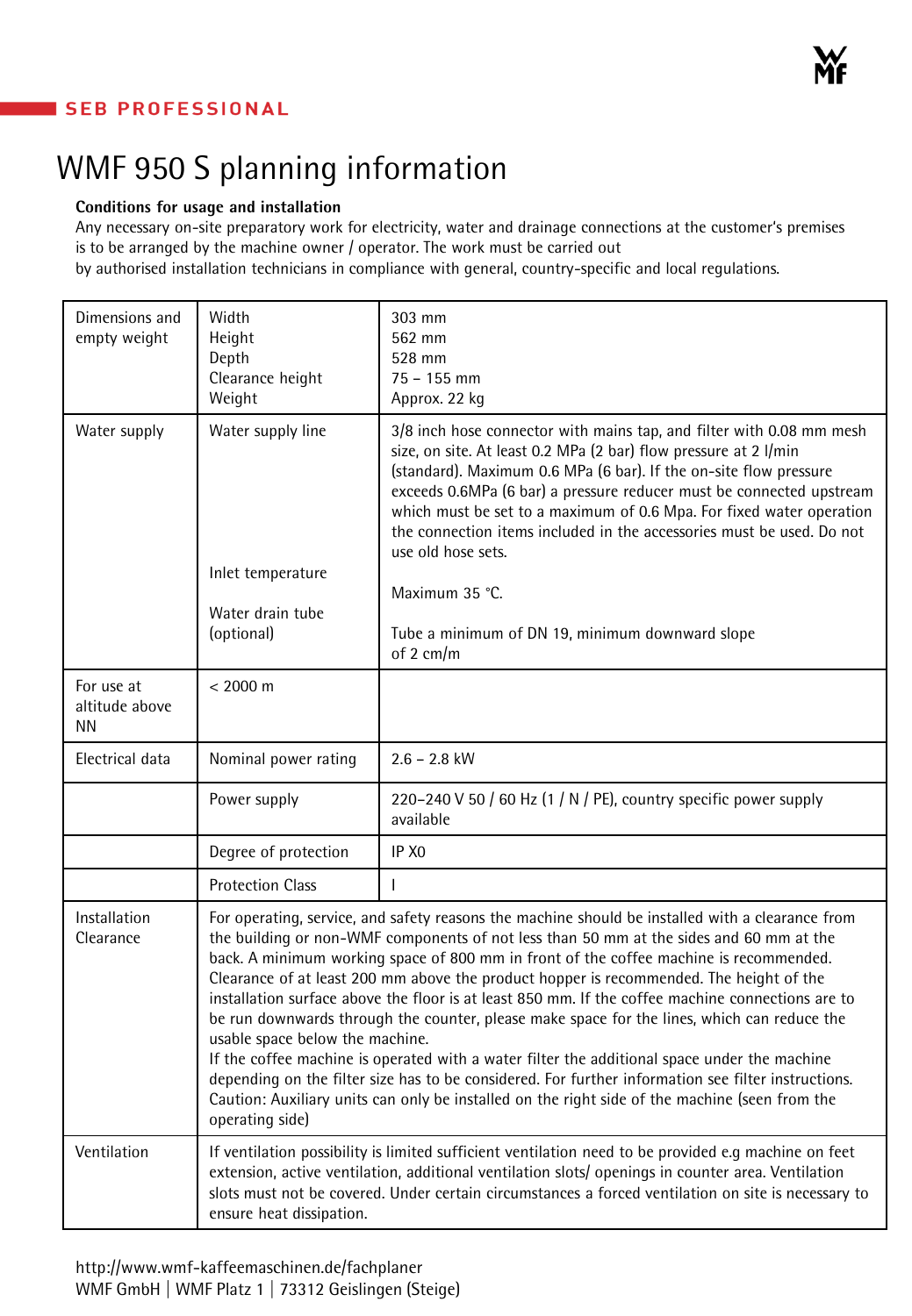## **SEB PROFESSIONAL**

# WMF 950 S planning information

| Installation<br>surface /<br>water spray | The device must be placed and leveled on a horizontal, sturdy, water-resistant, and heatproof base.<br>The device must not be cleaned using a water jet. The device must be installed where it is protected<br>against water spray. The device must not be located on a surface that is sprayed or cleaned with a<br>water hose, steam jets, steam cleaner, or similar devices.                                                                                                                                                                                                                                                                                                                                                                                                                                                                                                                                                                                                                                                                                                                                                                                                                                                                                                                                                                                                                                                                                                                                                                                                                                                                                                                                                                                                                                                                                                                                                                                                                                                                                                                                                                                                                                                                                                                                                      |  |
|------------------------------------------|--------------------------------------------------------------------------------------------------------------------------------------------------------------------------------------------------------------------------------------------------------------------------------------------------------------------------------------------------------------------------------------------------------------------------------------------------------------------------------------------------------------------------------------------------------------------------------------------------------------------------------------------------------------------------------------------------------------------------------------------------------------------------------------------------------------------------------------------------------------------------------------------------------------------------------------------------------------------------------------------------------------------------------------------------------------------------------------------------------------------------------------------------------------------------------------------------------------------------------------------------------------------------------------------------------------------------------------------------------------------------------------------------------------------------------------------------------------------------------------------------------------------------------------------------------------------------------------------------------------------------------------------------------------------------------------------------------------------------------------------------------------------------------------------------------------------------------------------------------------------------------------------------------------------------------------------------------------------------------------------------------------------------------------------------------------------------------------------------------------------------------------------------------------------------------------------------------------------------------------------------------------------------------------------------------------------------------------|--|
| Electrical<br>connection                 | These specifications for the electrical connection and the standards quoted apply for connecting<br>the coffee machine in EU. It may be necessary to also observe additional country-specific<br>regulations. Outside the EU acceptance of the standards quoted is to be checked by the legal entity<br>or natural person who wishes to use the coffee machine. The customer's on-site electrical system<br>must be designed to meet countryspecific regulations per IEC 364 (DIN VDE 0100). An Schuko<br>socket or a country-specific single-phase socket for single-phase connection must be freely<br>accessable at all times near the machine (max. 800 mm from the machine) in case of a single-phase<br>connection. The sockets are part of the customer's on-site installation. The mains cable must not<br>come into contact with hot surfaces. If the mains cable for this device is damaged it must be<br>replaced by our service personnel or a similarly qualified person, in order to prevent hazards.                                                                                                                                                                                                                                                                                                                                                                                                                                                                                                                                                                                                                                                                                                                                                                                                                                                                                                                                                                                                                                                                                                                                                                                                                                                                                                                  |  |
| Water supply<br>and drainage             | The water supply must be located close to the machine (max. distance 800 mm). An anytime easily<br>accessible and sufficiently dimensioned water tap (preferably ball tap) as well as a dirt filter with<br>mesh size 0,080 mm must be installed below the counter in the water supply.<br>For connection from below through the counter a cut-out must be made in the hatched area on-<br>site according to drawing (see top view). In general we recommend the use of a water filter. If no<br>water filter is installed upstream the coffee machine may be damaged (e.g. by calcification).<br>If the coffee machine is connected to a drain connection, a funnel siphon must be installed in the<br>drain pipe. Please observe that the free drain (funnel siphon with sheet metal angle) is fitted<br>vertically. This means that it must always be vertical to the water back pressure level that is<br>reached. It must be fitted in a way that the given gradient of the drain hoses (2%) is observed.<br>Additionally, the free drain must always be below the drains of the coffee machine and above the<br>actual drain pipe connections (HT40, HT50 or similar) with respect to its height.<br>To a funnel siphon with sheet metal angle max. two coffee machines with DN19 hose and black<br>silicone fabric hose should be connected. Other devices (dishwasher, sink etc.) should be installed<br>elsewhere.<br>The free drain incl. DN 19 hoses must not be exposed to heavy tensile, pressure or torsional load.<br>Hereby, damage might be caused at the mechanical components of the free drain. Consequently,<br>its usability may get lost. Alerternatively the machine can also be connected directly to the waste<br>water pipe but special care must be taken to comply with the daily cleaning of the drip tray. This is<br>the only way to ensure that possible contamination through direct connection is avoided.<br>The on-site preliminary works for the drainage connection must be commissioned by the operator<br>of the machine. They must be carried out by concession plumbers in compliance with the<br>prevailing, national as well as local regulations.<br>The following drawings serve to illustrate the drains and do not include any other connections,<br>such as power or water infeed! |  |